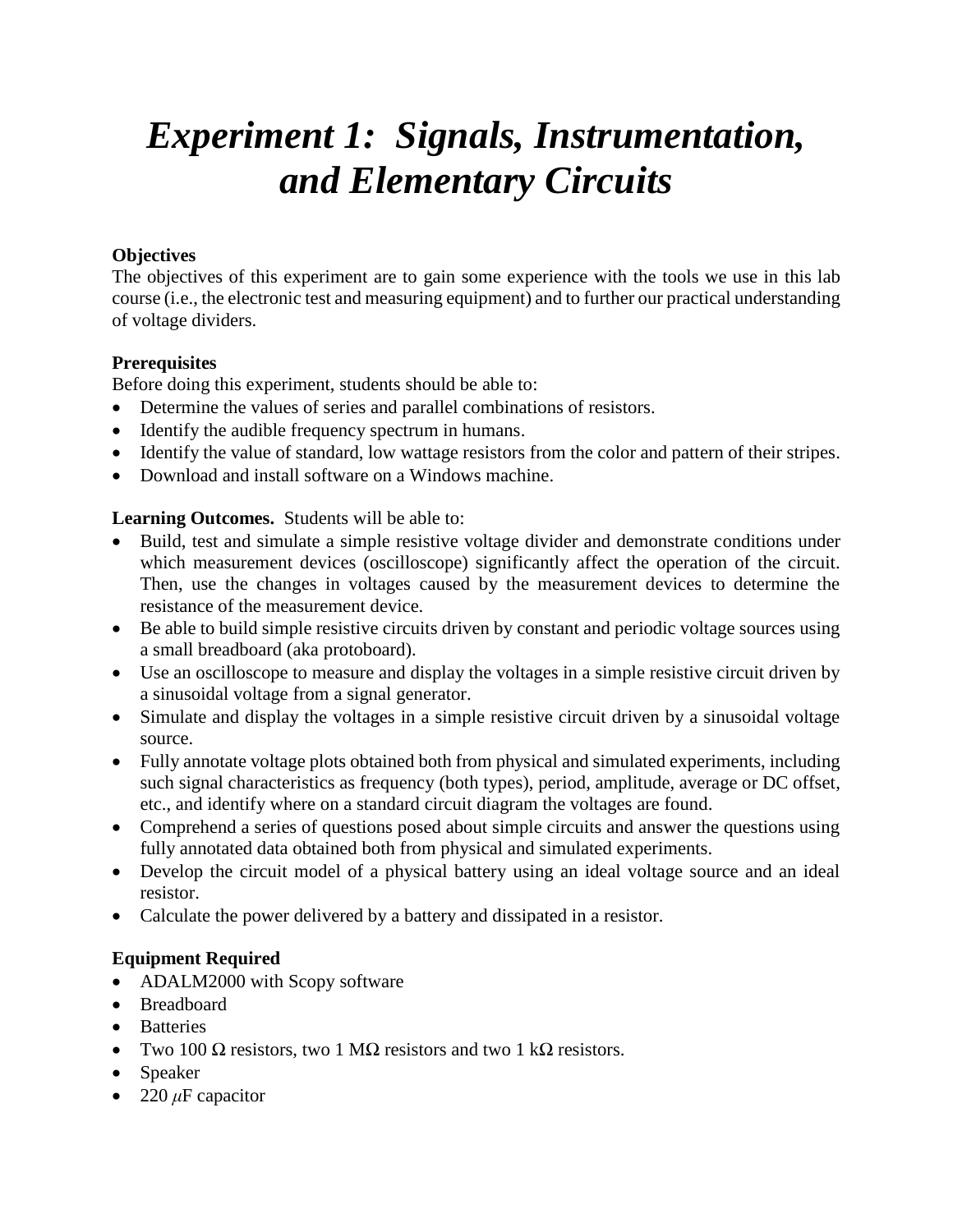## **A. Sine Waves and Hearing**

In this exercise, a signal generator will be used to produce electrical signals with various shapes, including sine waves. Our objective is to learn about the basic properties of sine waves and related signals by seeing them, hearing them and analyzing them with the oscilloscope and audio output capabilities of the M2K. You will need a speaker or a set of ear buds to hear the audio. We will also demonstrate some interesting facts about human hearing and speech.

## **Background**

*Equipment:* What formerly would require the use of an entire workbench of equipment can now be accomplished using the M2K (ADALM2000) (see Figure A-1 below) and a computer running the Scopy GUI. This board, coupled with the Scopy software, can produce the same functionality as each of the following pieces of equipment: a two-channel oscilloscope (scope), a digital voltmeter (DVM), two DC power supplies, a two-channel signal generator, and a 16-channel digital I/O board. The digital voltmeter (DVM) has 2 channels – Analog Input 1+ (Orange) and Analog Input 2+ (Violet). The oscilloscope is a measuring device that lets you view a plot of a voltage signal vs. time. The DC power supplies generate constant DC voltage signals (like a battery). The signal generator provides a voltage signal that varies with time. The PC is an integral part of the equipment setup; you will use it in Part C to simulate many of the circuits you will build in this experiment (using SPICE software), as well as to operate the M2K via Scopy.



Figure A-1.

In this experiment we will use the signal generator and the oscilloscope. The signal generator is used to create electrical signals with various shapes, including sine waves. The signal generator can be programmed to generate waves with specified amplitude and frequency. Ear buds and speakers convert an electrical signal to sound that we then can hear. The oscilloscope displays a picture of the signal and can also do some simple analysis. The combination of the oscilloscope and audio output allows us to see with our eyes what we are hearing with our ears. We can also determine a mathematical representation of the sound that can then be used for system analysis. The two signal generators are labeled as Analog Output 1 W1 (Yellow) and Analog Output 2 W2 (Yellow/White). We will only need one of the signal generators in this experiment (Analog Output W1). See Figure A-2.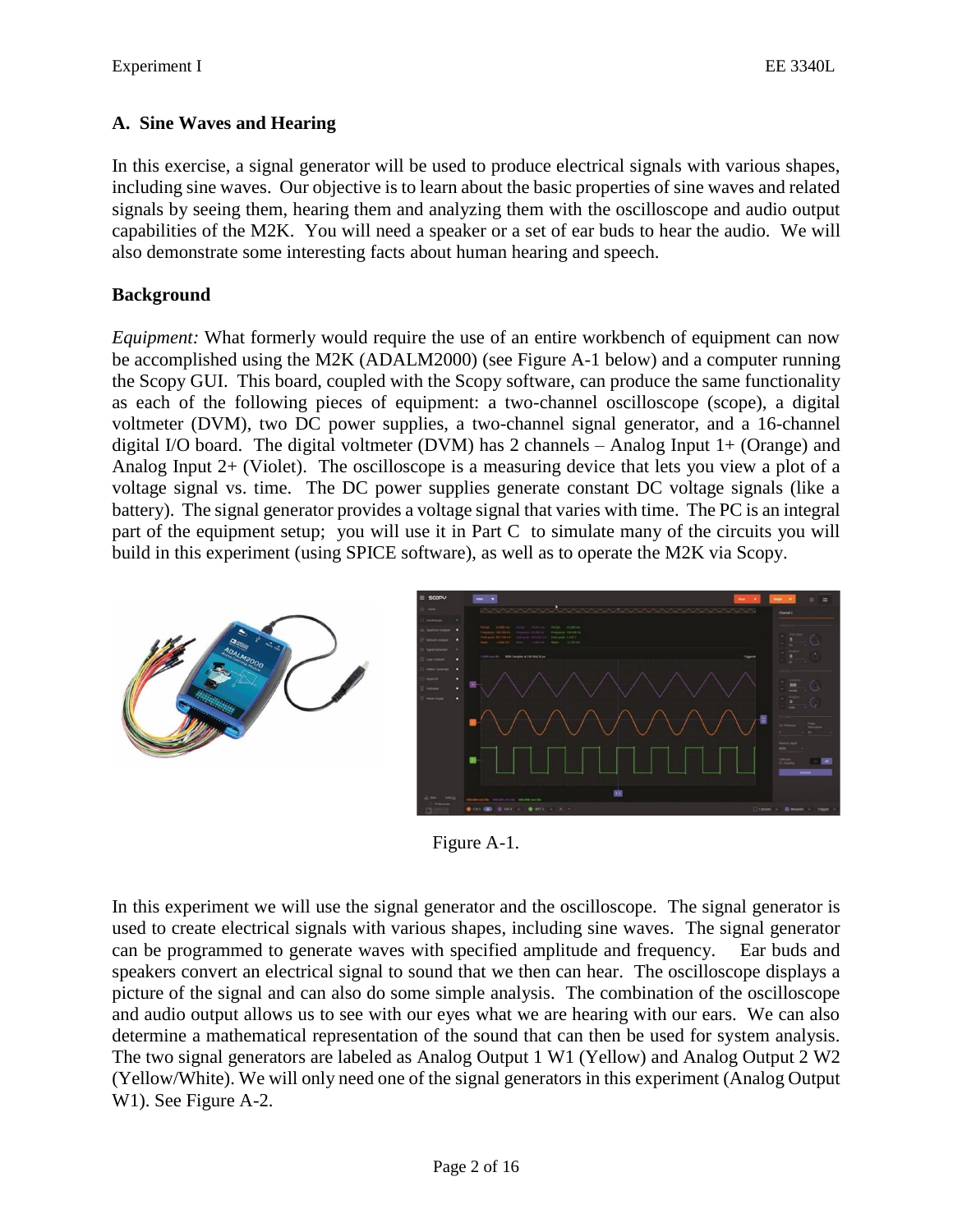*The Sine Wave Equation:* All of us should have studied the sine and cosine trigonometric functions in math and physics classes. A sine wave is described by an equation of the form  $v(t) = A\sin(2\pi ft) = A\sin(\omega t)$ , where the variable *t* represents time. We use the term "wave" because the shape is similar to a water wave that you might see on an ocean or a lake. As shown in Figure A-3, a sine wave is characterized by two parameters, called amplitude (*A*) and frequency (*f*). The amplitude *A* determines the maximum value that the sine wave achieves along the vertical axis. The sine wave takes on values between +*A* and –*A* at various times.



The frequency *f* of the sine wave can be understood as follows. Notice that the sine wave reaches its peak value of +*A* at regular intervals. The time between adjacent peaks is called the period of the sine wave. The period is denoted by the letter *T* and it is measured in units of seconds (sec). The frequency is defined as the number of times per second that the sine wave achieves the peak value of +*A*. Since adjacent peaks are separated by *T* sec, the wave achieves 1/*T* peaks per second. Hence the frequency f is equal to  $1/T$ , and the units of frequency are sec<sup>-1</sup>. Another name for the unit sec<sup>-1</sup> is Hertz, or Hz for short. It is customary to denote the product  $2\pi f$  as  $\omega$ , where  $\omega$  is called the angular frequency. (In physics, this is the rate of change of the angle in a rotating system, and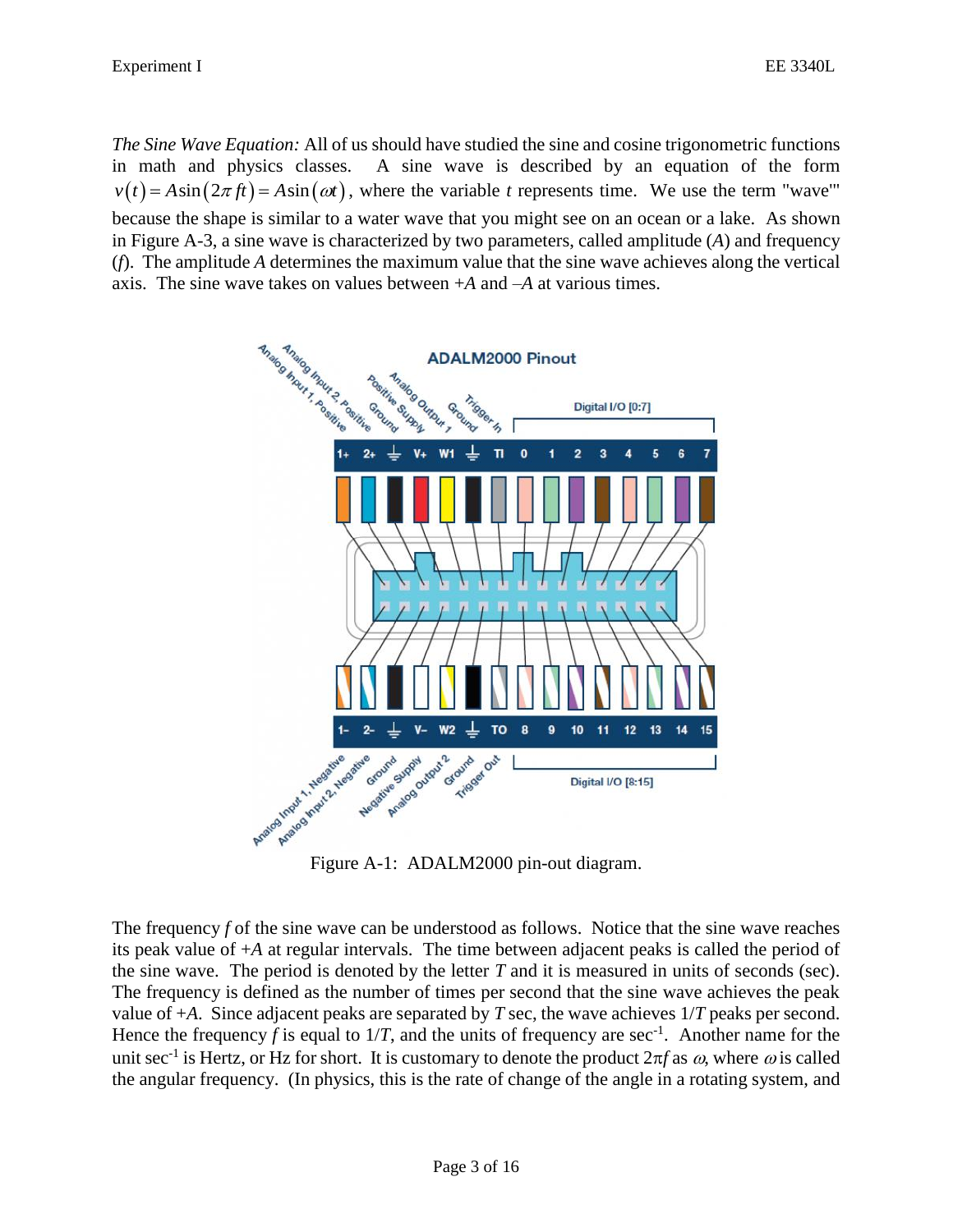is called angular velocity.) Note that one of the most common mistakes made in this class is to confuse  $f$  and  $\omega$ .



Figure A-3: Sine wave with amplitude *A*, frequency *f*, and period *T*.

*Adding a DC Offset*: If we add a DC offset voltage to the sine wave signal, as shown in Figure A-3, it moves the wave up or down such that it is centered around the DC offset. The equation becomes  $v(t) = A\sin(2\pi ft) + V_{DC}$ . The AC and DC parts of the signal can sometimes be treated as two mutually exclusive entities. Figure A-4 shows a sinusoidal (cosine) signal with  $A = 2$  V,  $T = 1.0$  ms, and  $V_{DC} = 5$  V.



Figure A-4.

*Scalar Measurement of Sine Waves*: Measurement devices do not usually give us the voltage amplitude A directly. Rather they determine  $V_{p-p}$  (the peak-to-peak voltage) or  $V_{RMS}$  (the RMS voltage). The peak-to-peak amplitude is the difference between the largest positive value of the sine wave and the largest negative value of the sine wave, so should be equal to  $A - (-A) = 2A$ . The RMS value is determined by taking the square root of the average of the square of the voltage.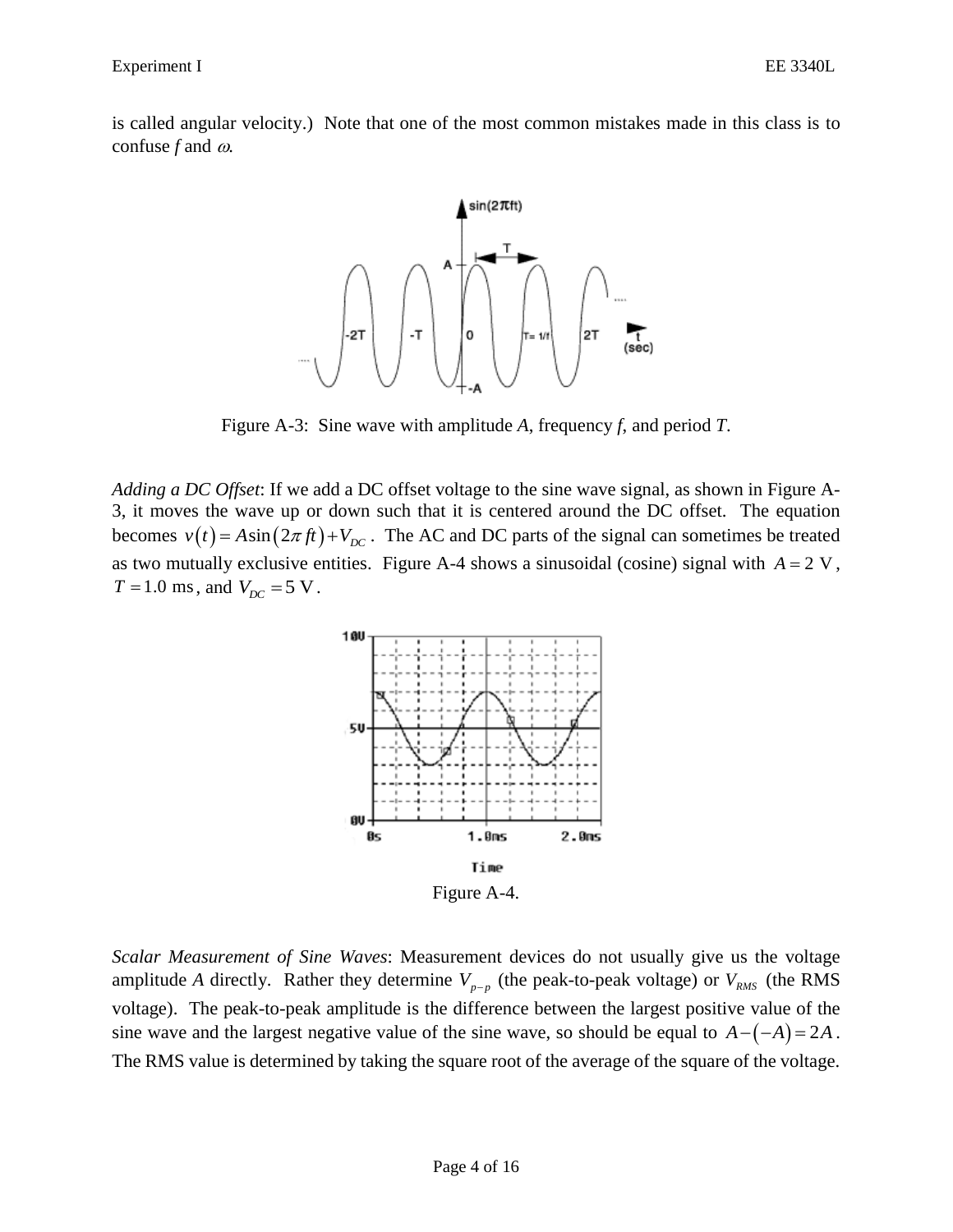Since the voltages here are sinusoids  $V_{RMS} = V/\sqrt{2} \approx A/1.414 \approx 0.707A$ . Note that if there is an offset,  $V_{RMS} = \sqrt{V_{DC}^2 + \frac{A^2}{2}}$  $RMS = V^{\prime}DC + 2$  $V_{RMS} = \sqrt{V_{DC}^2 + \frac{A^2}{\epsilon}}$ . (Can you prove this?)

*Impedance and Resistance:* You are already familiar with the term *resistance*. It is a measure of the degree to which a resistor opposes the flow of electrons. Circuits that have a combination of components (some of which are not resistors) also affect the flow of electrons. However, the behavior of these circuits is more complicated because it varies with the frequency of the signal. We call this more-complicated response "*impedance."* Both resistance and impedance are measured in Ohms,  $\Omega$ , and the terms are often used interchangeably.

*Human Hearing*: We are exposed to a wide variety of sounds every day. We hear a sound after our brain processes the sensations recorded by our ears. Two attributes that are commonly used to characterize sounds are loudness and pitch. Loudness, of course, refers to how loud or intense we perceive the sound to be. Pitch refers to whether we perceive the sound to be high or low. For example, the sound of an ambulance siren has a higher pitch than the sound of a fog horn. Keep in mind that your ear is a biological system. It is designed to hear certain pitches better than others even though, technically, they may both have the same loudness.

## **Procedure**

*A.1) Setting up a Sine Wave on the Signal Generator*

For the first experiment, we need to set up a sinusoidal voltage.

Assuming you have already installed the driver software, Scopy, and connected the M2K as described in Experiment 0, open the Scopy software. Click on the M2K image, then click "Connect". Scopy will do a calibration and then display the tools. Select the Signal Generator and the Oscilloscope. If you left click, hold and slide you can detach each instrument to be able to see both at the same time. You can also double-click to detach if this is allowed in your Preferences. First, we will set the frequency. The frequency of the signal generator is adjusted as follows:

• Make sure that you choose the channel you are setting up by using the buttons on the lower left corner:



- You only need one signal generator in this experiment.
- Select "Waveform"
- Use the drop-down menu to choose Sine
- Amplitude: 400 mVolts p-p
- Frequency: 1 kHz

**Run Button**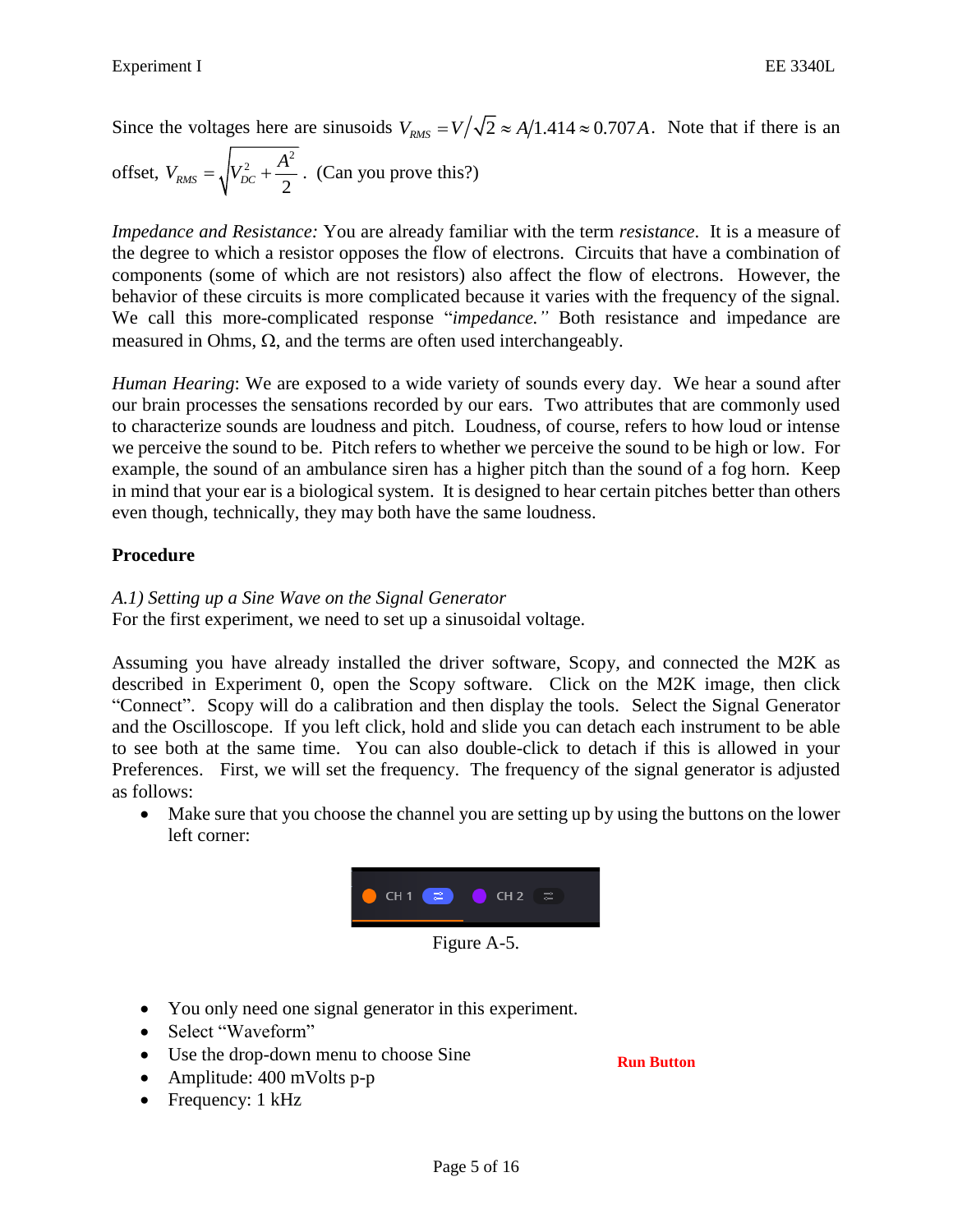• Other settings should be left as they are.



Figure A-6.

## *A.2) Setting up the Oscilloscope*

- On the oscilloscope (scope) select channel 1 (CH 1) on the lower left corner. The time and voltage scale settings are found on the right-hand side of the oscilloscope window.
- Set Horizontal to 200 *μs*/div, 0 for position. Set Vertical to 100m Volts/div, 0 for position.
- To make a measurement, connect the source  $(W1)$  to oscilloscope input  $(1+)$  and the other oscilloscope input (1-) to ground.
- When you are ready, press the green "Run" button on the Signal Generator and the "Run" button on the oscilloscope. If you cannot see a signal on the oscilloscope, double-check to make sure all of the settings are correct.
- Change the Signal Generator frequency up or down as desired. How does this change the signal on the oscilloscope? (The purpose of this step is to see what kind of signals this setup can produce. Take a little time to play around with different frequencies, voltage amplitudes, signal shapes, etc.)
- Return the Signal Generator settings back to 1 kHz and 400 mVolts p-p with no offset. Use the 'Print' button to create a pdf of the oscilloscope screen. **The image in this pdf will be included in your report document. For the report you must clearly label both the amplitude and period of the signal you have measured**.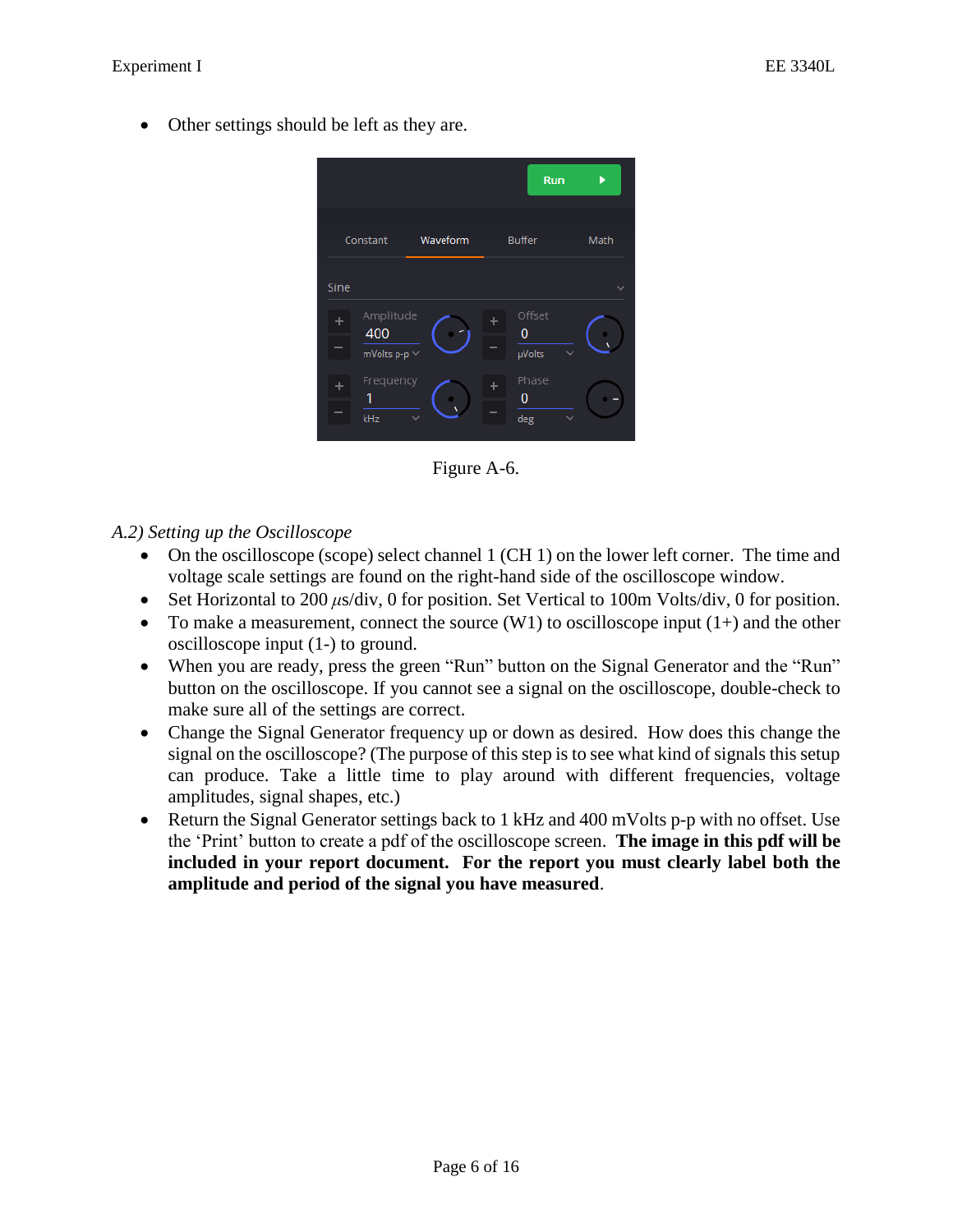

Figure A-7.

## *A.3) Using the Output from M2K (Building our first circuit.)* We now wish to connect a simple circuit using a capacitor and the speaker from the parts kit.



• **Start by building the circuit using your breadboard**. The circuit you will build is shown on the left in Figure A-8(a). It consists of a sinusoidal source,  $V_s$ , a capacitor and a speaker.

The 220  $\mu$ F capacitor is in your parts kit. It is an electrolytic capacitor, which means there is a conductive media in the can (as opposed to the ceramic capacitors). On the side of the capacitor, you should see the value written as  $220 \mu$ F. The capacitor also has polarity, which means one side should be negative and the other side should be positive. You can identify the negative side by looking for the 'grayish/whitish' stripe with a 'minus' sign in it. That side should be connected to the speaker. We will violate the polarity rule for electrolytic capacitors but with low voltages over short periods of time. There will be reverse leakage current which in other situations could cause the circuit or the capacitor to fail. The speaker in your parts kit should be large and pretty easy to identify.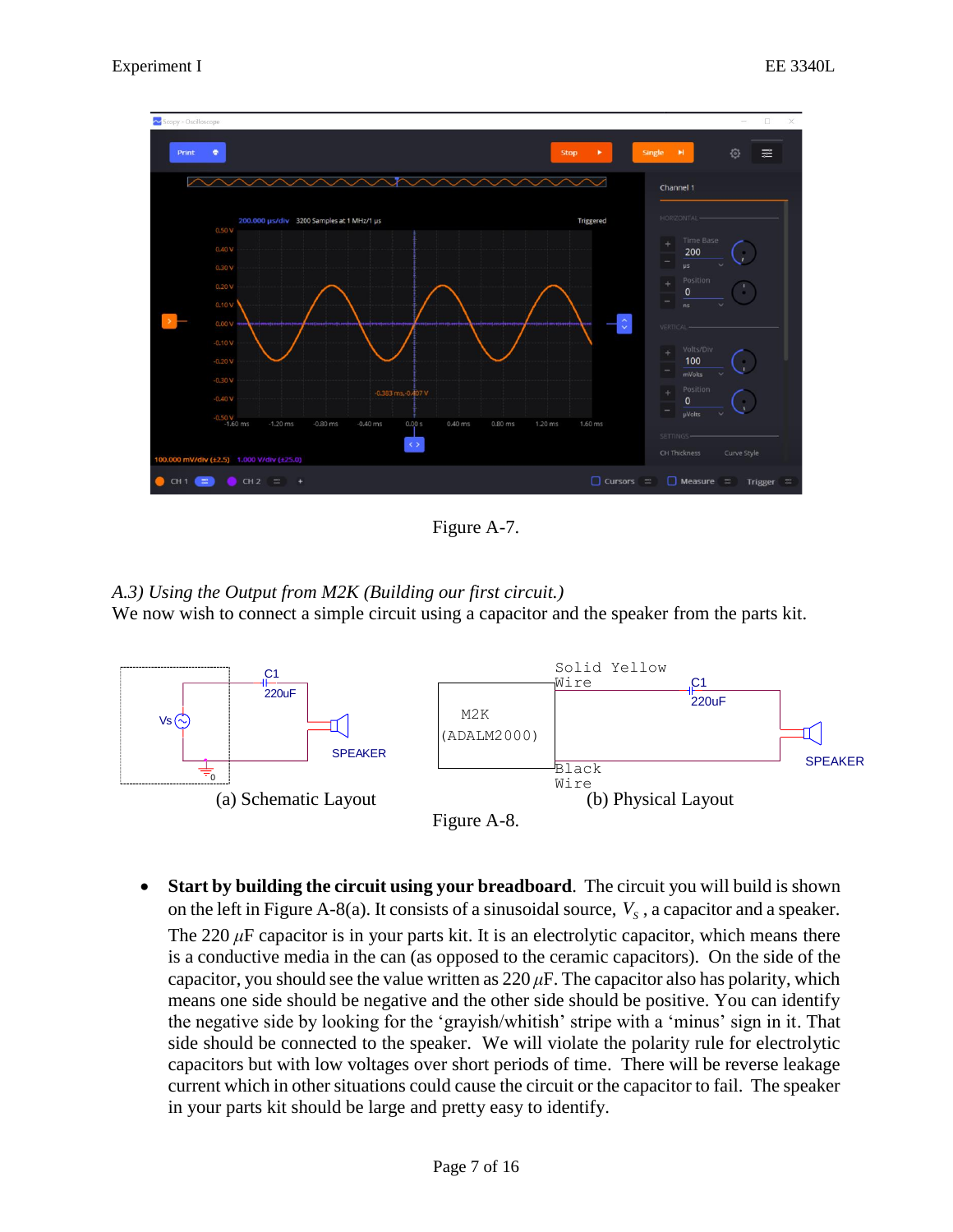Question: why do we need a capacitor in this circuit (an audiophile question)?

- Figure A-8(b) is the physical layout for your breadboard. The sinusoidal source and ground shown in the schematic are provided by the M2K. In effect, everything inside the 'dashed box' of the schematic is hidden from you. Connecting the solid yellow wire to the capacitor and the black wire to the speaker implements the sinusoidal source and the ground.
- Once you have the circuit built, set your Signal Generator Channel 1 (the solid yellow wire) to a 250 Hz, 0.5 V amplitude sinusoidal wave. Listening to the speaker, adjust the volume of the signal by changing the amplitude of the signal. Find the minimum voltage that allows you to hear the speaker. Increase the amplitude and find a volume that you find most comfortable, neither too loud or too soft. **What is the value of the voltage amplitude that you have selected?**
- Now let's investigate how our perception of loudness changes as the frequency of the sine wave is varied. With the sine wave amplitude fixed at your comfortable level, vary the frequency over the range from 100 Hz to 10,000 Hz. Try switching through the following frequencies, without changing the signal amplitude: 100, 200, 300, 400, 500, 600, 700, 800, 900, 1000, 2000, 3000, 4000, 5000, 6000, 7000, 8000, 9000, and 10,000 Hz. Which frequency do you hear the loudest? If you have problems discerning significant differences in loudness, try changing the amplitude of the sinusoid and repeat.
- Generate a tone at the frequency that appears loudest. Does the pitch of this tone seem to be one that you commonly hear in speech, music, and automobile traffic? (See the chart at <http://jayrose.com/tutorial/freqpaint.html> for help.)

## *Don't be Afraid to Experiment with the Equipment!*

At this point, you will have put the signal generator and oscilloscope through some basic tasks. Experiment with the other features of the signal generator and see what happens. For example, change the DC offset, the shape of the signal, add some phase/time delay, etc. Some very interesting and annoying waves can be produced. Play around a little and then find a particular set of operating conditions that you find the most interesting. Under what circumstances might you experience the sounds you have produced or, more generally, when might you encounter a waveform like the one you have displayed on your oscilloscope?

## **Summary**

You should now know how to set up voltage signals with the signal generator feature, and connect the signal generator output to the oscilloscope input, and display it using the oscilloscope feature. You should also have a cursory understanding of pitch/frequency and amplitude/volume relationships, and know how these relate to human hearing.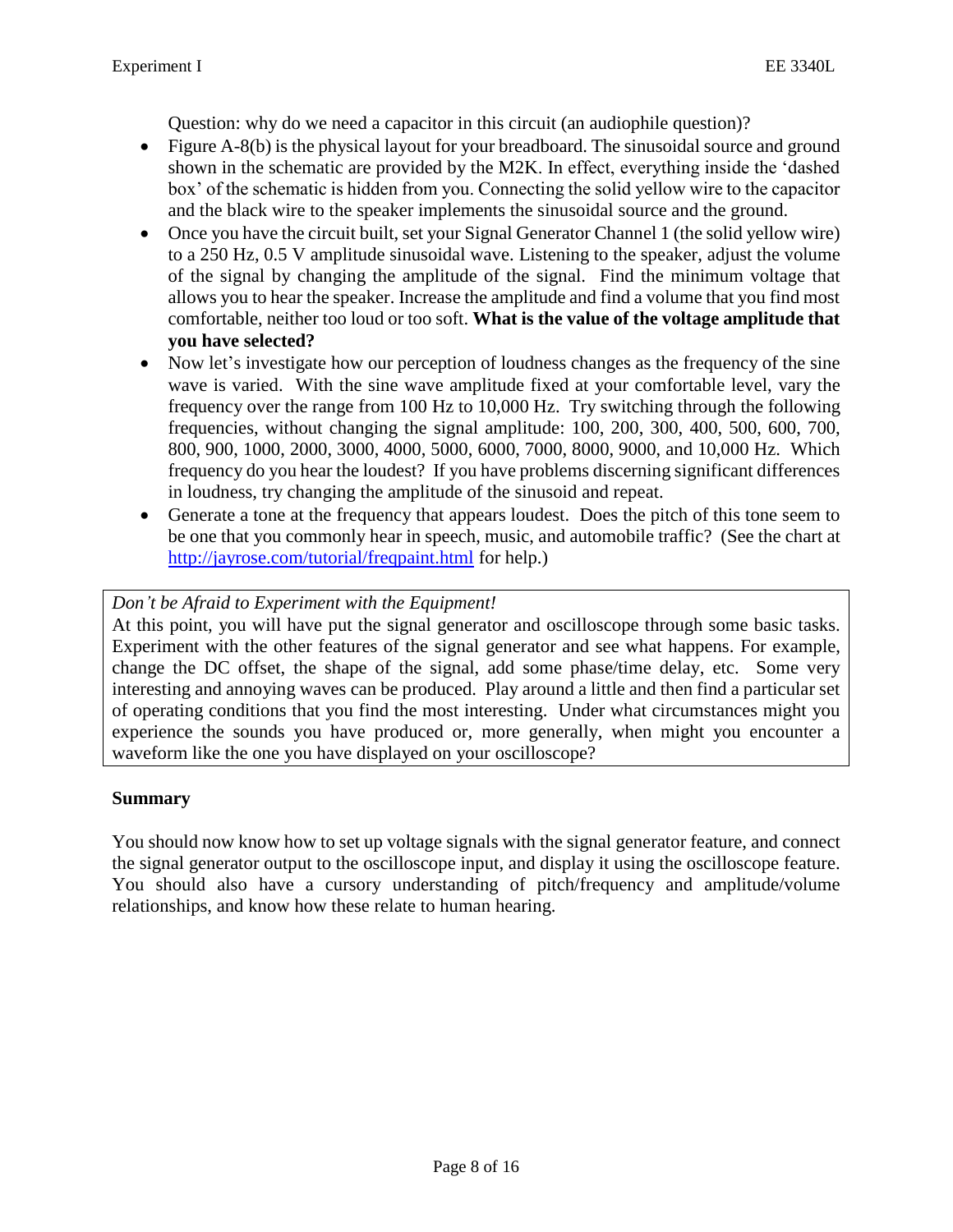#### **B. Voltage Dividers and Measuring Equipment**

In this part of the experiment you will learn that equipment isn't ideal and that "real" behavior must be accounted for when making measurements. You will investigate batteries and measure their effective internal resistance; they aren't ideal voltage sources. You will also look at the behavior of two voltage dividers when a DC voltage and an AC voltage are applied. You will use circuit analysis to examine the behavior of these circuits.

#### **Background**

*Impedance*: Every piece of electrical equipment has an effect on the circuit you connect it to. Just as it is impossible to design a dynamic mechanical system without friction (that resists motion), it is impossible to design an electrical system without impedance (that resists the flow of electrons). Impedance has two effects on an electrical system. It changes the value of the voltage and its phase. If the impedance affects only magnitude, then we call it resistance. Each electrical measurement device has an internal impedance, and this is also true for the M2K. The impedances we will concern ourselves with in this class are listed in table B-1 below: (These values aren't exactly correct, but they still can be used to make the point.)

| Table B-1                    |                                   |
|------------------------------|-----------------------------------|
| <b>Device</b>                | <b>Impedance (Magnitude Only)</b> |
| M2K Oscilloscope Input       | $1 M\Omega$                       |
| DMM (DC voltage) Input       | $10 \text{ M}\Omega$              |
| DMM (AC voltage) Input       | $1 M\Omega$                       |
| M2K Signal Generator Output  | very small                        |
| DC Power Supply (any) Output | negligible                        |
| <b>Batteries</b>             | 0.4 to 32 $\Omega$                |

Note that presently we are only concerned about the effect of the equipment on the magnitude (resistance component) of the impedance. Also note that the instruments we're using are designed to have minimal effect on any circuit they are connected to. In this part of the experiment, we will examine how much of an effect the equipment has.

*Voltage Dividers*: In order to analyze the effect of the equipment, we need to understand a fundamental concept of circuit analysis called a voltage divider. Basically, when a voltage in a circuit is across two or more resistances, it divides between them in proportion to the resistances. That is, the larger resistance will have a larger voltage drop. That voltage drop will be proportional to the size of that resistance divided by the total resistance of the circuit.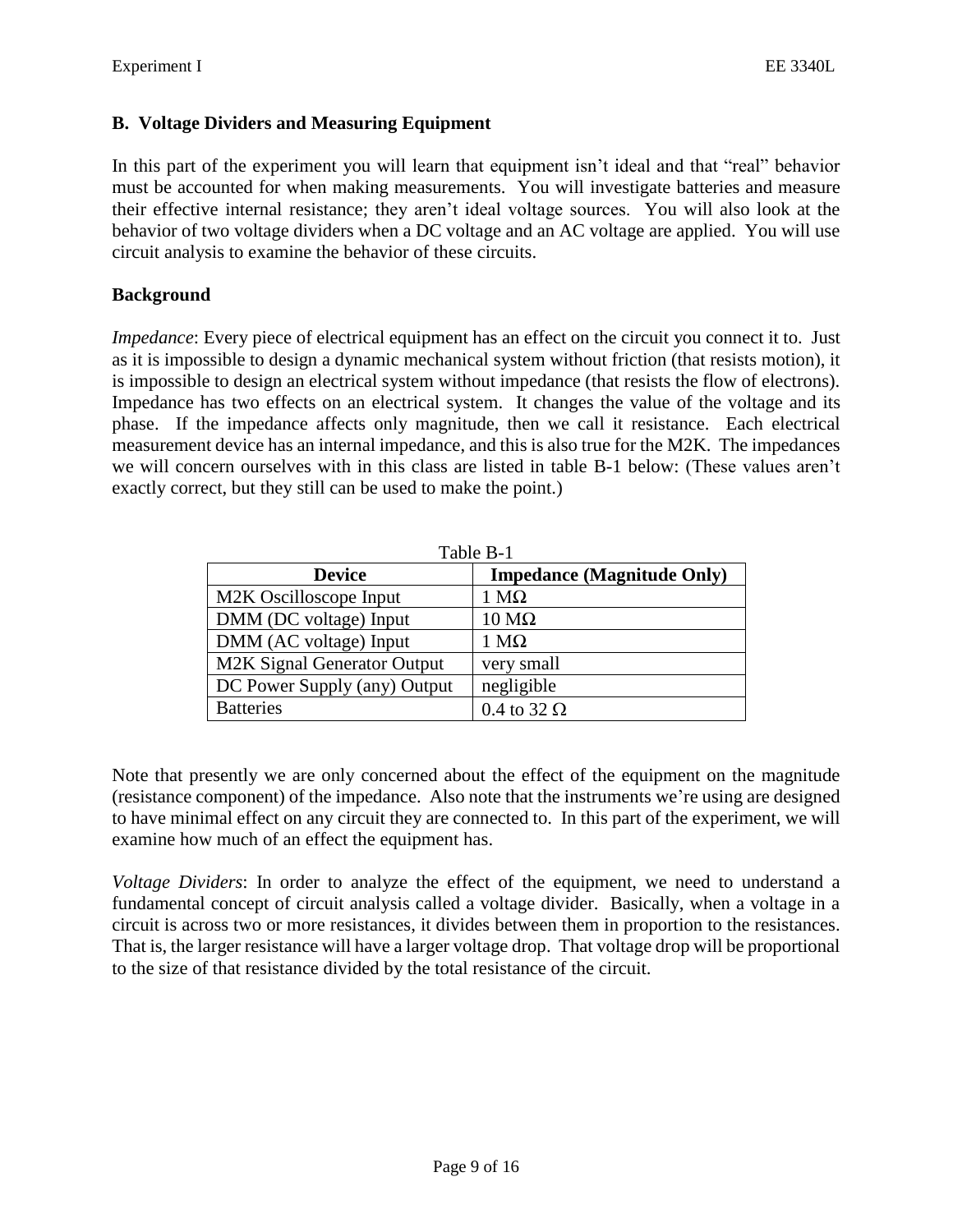

Figure B-1.

In Figure B-1 above,  $V_{in}$  is divided between  $R_1$  and  $R_2$ . Mathematically, this can be expressed:

$$
V_{in} = V_{R1} + V_{R2}, \qquad V_{R1} = \frac{R_1}{R_1 + R_2} V_{in}, \qquad V_{R2} = \frac{R_2}{R_1 + R_2} V_{in}
$$

Note that  $R_1 + R_2$  is the total resistance of the circuit. We can use a voltage divider approach to determine how much effect a device has on a circuit, or in this case, just the reverse – the effect that a circuit has on a device. In the simple electrical model of the battery shown in Figure B-2, the internal resistance of the battery depends on the battery size and chemistry. This is a simple model that ignores much of the internal chemistry including changes as the battery is discharged. The default assumption *normally* is that the voltage output of a battery doesn't change with the load. We will investigate how this works in an actual circuit.



Figure B-2.

We will measure the output of the battery using the M2K, both with and without a load resistor. Remember that  $R_{bat}$  represents the internal model of the battery – *You do not add this resistor to the circuit!*  $R_{load}$  represents the load, or input resistance of whatever circuit you connect tothe source. Using the voltage divider rule, the voltage drop across the load is given by: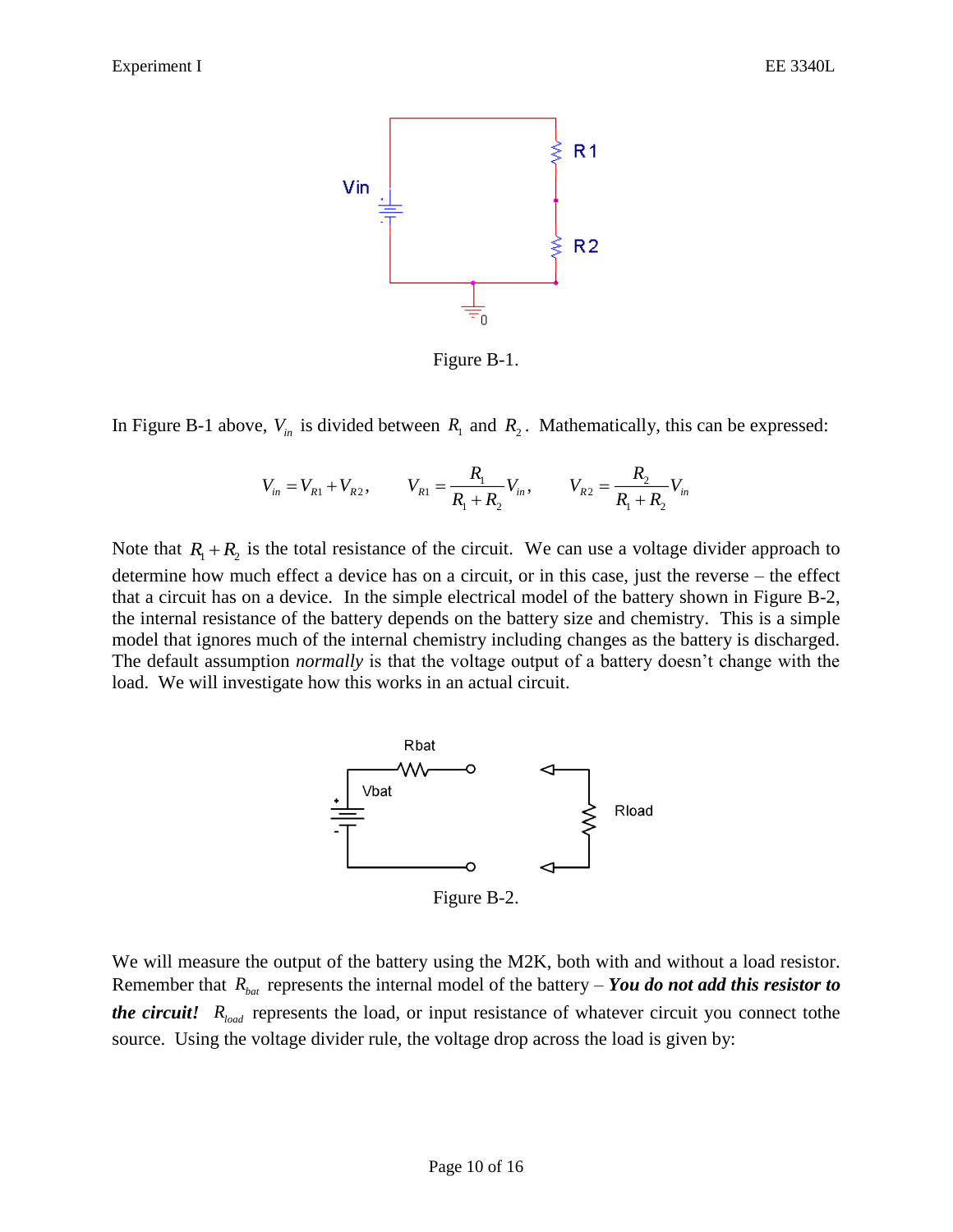$$
V_{measured} = \frac{R_{load}}{R_{bat} + R_{load}} V_{bat}.
$$

*Series and Parallel Circuits*: Another fundamental concept we need to understand in order to analyze the circuits we will build is how to mathematically combine resistances. If any number of resistances are connected in series, you simply add them to find the total resistance. If any number of resistances are wired in parallel, the total resistance is the reciprocal of the sum of the reciprocals of all of the resistances. This is summarized in Figure B-3.



Note that the voltage divider rule applies only to series circuits. Any time we use our measuring devices to measure the voltage across a device, as illustrated in Figure B-4, we are combining that device in parallel with the resistance we are measuring. So just connecting the oscilloscope will affect the quantity to be measured. In this case the effective load resistance on the battery is *Rtotal* and it is the parallel combination of the oscilloscope impedance  $(1 M\Omega)$  with the resistance of the load resistor ( $R_{load}$ ). This results in total load resistance,  $R_{total}$ .



Figure B-4.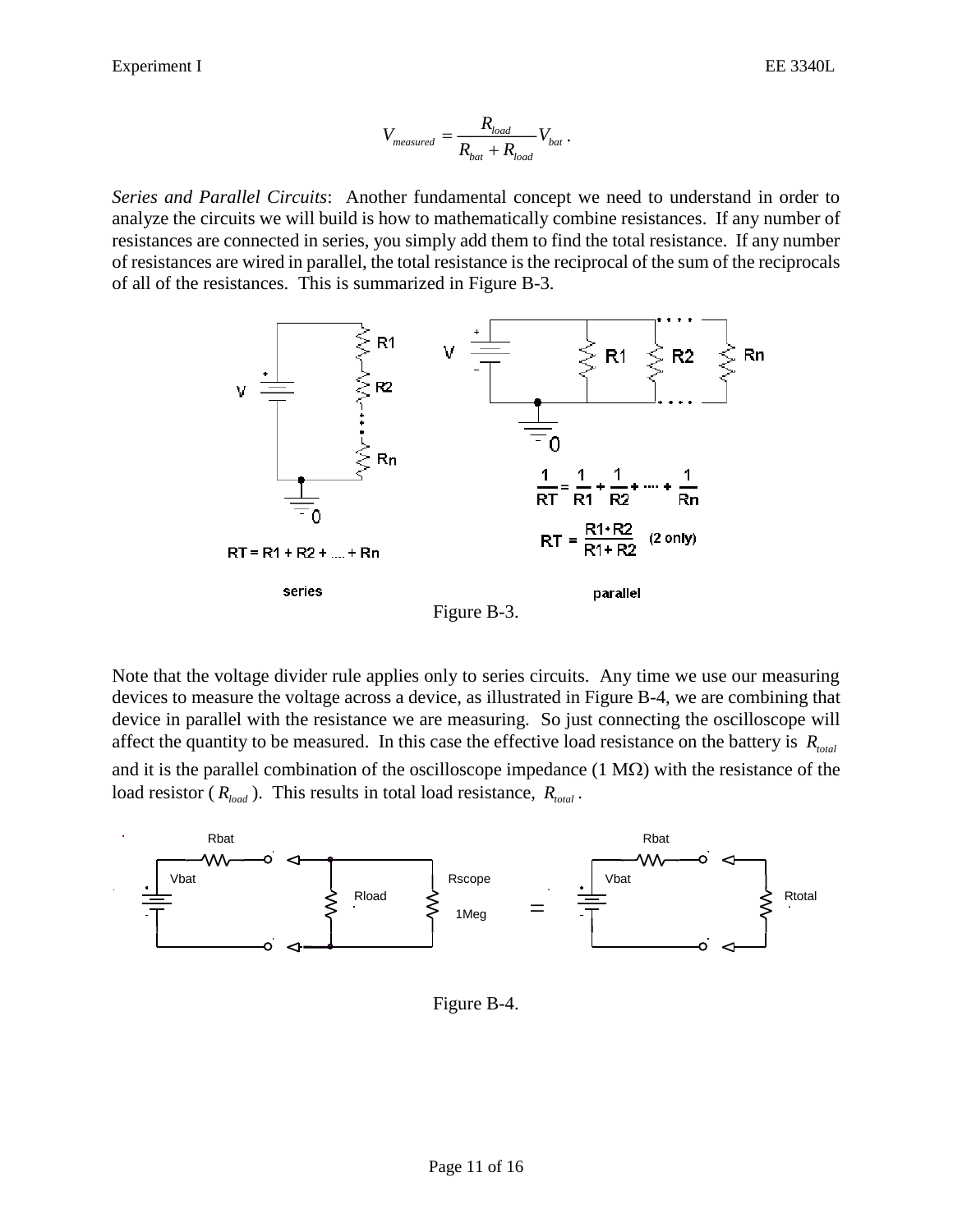Once you have the total load resistance,  $R_{total}$ , you can use the voltage divider rule to find the internal resistance of the battery. Note that, since the voltage drop across any number of resistors in parallel is the same,  $V_{Rtotal}$  is equal to  $V_{Rload}$ .

*Other Basic Circuit Components:* There are two other basic circuit components: capacitors and inductors. To combine capacitors in series, take the reciprocal of the sum of the reciprocals. To combine capacitors in parallel, simply add the capacitances. [Note: This is the opposite of combining resistors, but similar to conductances.] Inductors combine like resistors. To combine inductors in series, add them. To combine them in parallel, take the reciprocal of the sum of the reciprocals.

series: 
$$
\frac{1}{C_T} = \frac{1}{C_1} + \frac{1}{C_2} + \dots + \frac{1}{C_n} \qquad L_T = L_1 + L_2 + \dots + L_n
$$
  
parallel: 
$$
C_T = C_1 + C_2 + \dots + C_n \qquad \frac{1}{L_T} = \frac{1}{L_1} + \frac{1}{L_2} + \dots + \frac{1}{L_n}
$$

## **Experiment**

#### *B.1) Some DC Measurements*

We will look at what happens when we apply a load to a battery. We will be using batteries extensively in this course, so understanding their basic electrical properties is critical. We will be making DC measurements, like we do with a typical multi-meter. For this section, shut off the oscilloscope, go to the main Scopy window and select Voltmeter. When this is enabled, it will use the same inputs for the oscilloscope channels. Hence, it is better to turn the oscilloscope off to avoid confusion.

- **Measure the voltage of a 9V "Heavy Duty" battery without any load**. Simply attach the clip to the battery and plug them into the breadboard and then connect the leads from the breadboard to the 1+ (Scope Channel 1 Positive (orange)) and 1- (Scope Channel 1 Negative (orange-white)). Note that, when we make most measurements in this course, they will be single-ended (referenced to ground). Then you need to touch the  $1+$  wire to the point of interest. To do this, **the negative input (1-) must be connected to GND.**  When we make what are called differential measurements, we use the two wires but do not connect one to ground. We will return to that in a future experiment. In this case the load is an open circuit (infinite resistance) because we have added no load to the battery; the input resistance of the M2K is also so large compared to the range of battery resistance listed above in Table B-1, that it can also be ignored. Record the value of the voltage you measure. (It will also be useful to check your measurement with your multimeter.)
- **Now add a load to the battery, as in Figure B-5.** The load is two 100 Ω resistors in series. We will discuss why two resistors are used a little later. Set up the circuit so that you can add and remove the load quickly, leaving it disconnected unless you are making a measurement. This just means you should wire it so that it is easy to pull out and reinstall one end of one resistor. **You should only connect the load to the battery for a short moment** (a second or two) long enough to make the measurement. If you leave the resistors connected, your battery will drain down quickly and will definitely not last a full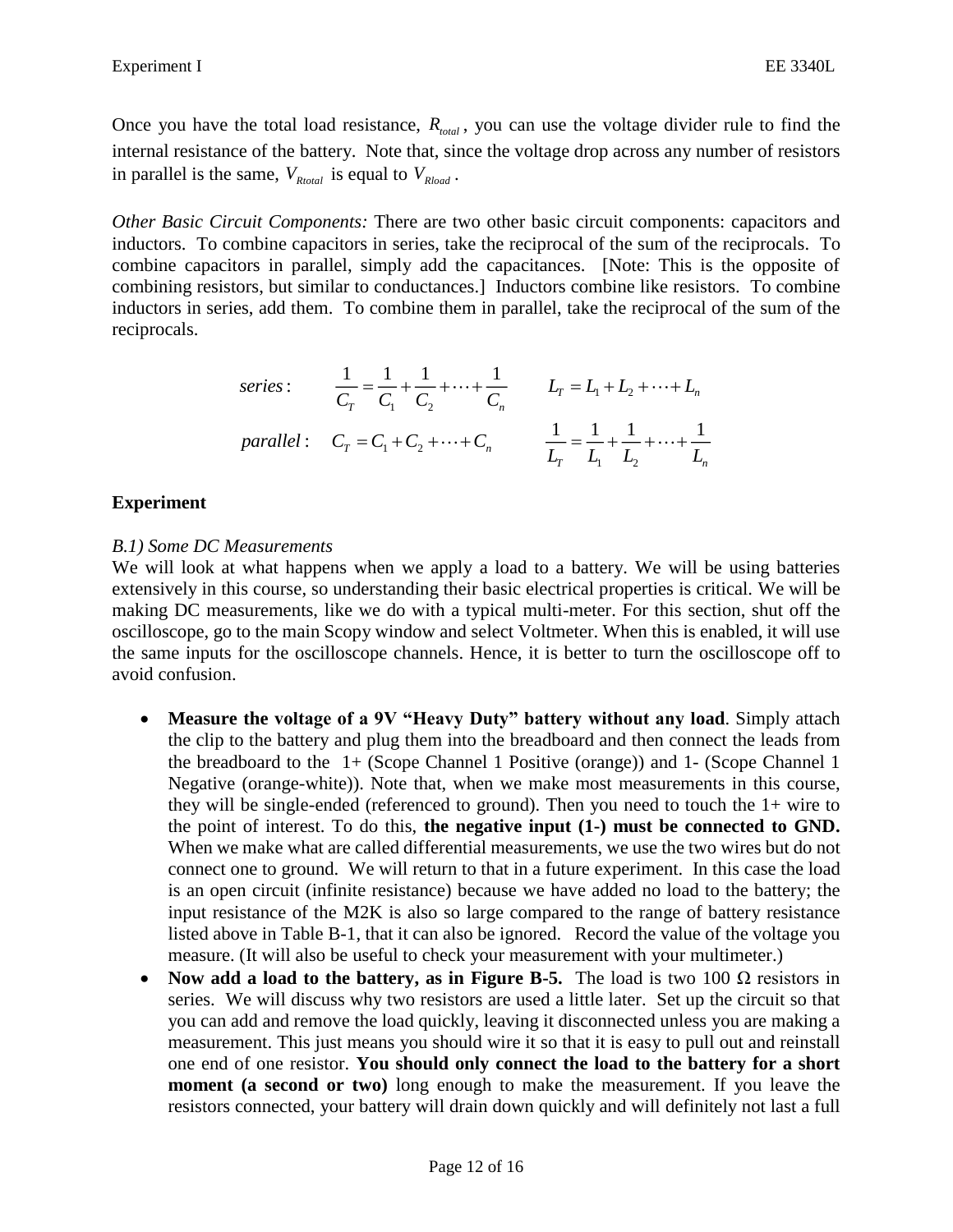semester. Record the voltage displayed in the Voltmeter window of the M2K with the resistive load disconnected. **Then connect the resistors, quickly record the new voltage, and quickly disconnect the load.** You may want to repeat this a few times to find the typical change of voltage with and without the load. Remember to record the unloaded battery voltage as well as the change in voltage. In the figure,  $A1+$  is  $1+$  and  $A1-$  is  $1-$ . The A reminds us that this is an analog measurement.



Figure B-5. Use the results from this experiment to determine the value of  $R_{bat}$ .

- Repeat the experiment with a different battery (with a different voltage). If you use a low voltage battery it may be wise to load it with only one 100  $\Omega$  resistor.
- If you have the resources, investigate several other battery types.

#### *B.2) Some AC Measurements*

Part B.1 showed that the load can affect the equipment, in this case a battery. Now we will look at how the instrument can affect the circuit. The M2K oscilloscope can load the circuit and affect circuit measurements

#### *Now you can shut off the Voltmeter and turn on the Oscilloscope again.*

• Use the signal generator, W1, of the M2K to put an AC signal on a resistor divider circuit as shown in Figure B-6. Set the Signal Generator frequency to 1 kHz and Amplitude to 0.5 V (since the goal is 1  $V_{p-p}$ ). Use  $R_1 = 1 \text{ k}\Omega$  and  $R_2 = 1 \text{ k}\Omega$ . Measure the voltages and compare with those you would expect theoretically.



Make all the connections on your breadboard. In the circuit above,  $A1+$  is Analog Input  $1+$ ,  $A1$ is 1–,  $A2+$  is 2+, and  $A2-$  is 2–. GND is Ground. The Signal Generator output is W1. Only one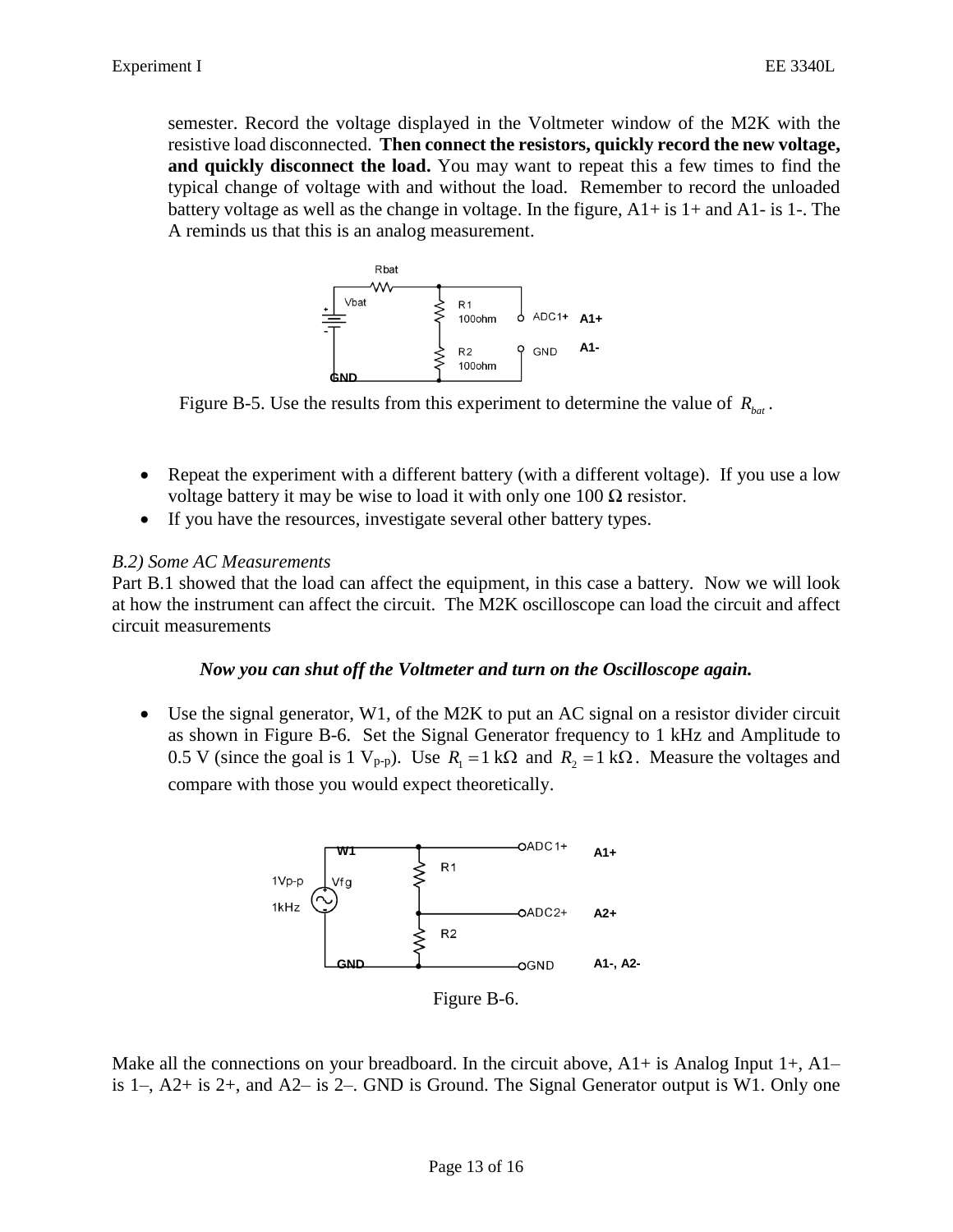ground connection is needed for the M2K because the Signal Generators (W1  $\&$  W2) are connected internally to common ground.

- Calculate the ratio of the voltage measured on  $2+$  to the voltage on  $1+.$
- Repeat the experiment using  $R_1 = R_2 = 1$  M $\Omega$  resistors.
- The more exact model of this measurement is given in Figure B-7, where  $RA1+$  and  $RA2+$ represent the effective internal input resistances of the analog input channels of the M2K. The effective input resistance of  $A1+$  can be ignored (Do you know why?), but the input resistance of A2+ effects the measurement. Using the measurements above, estimate the value of RA2+.



Figure B-7.

### **Useful Hint:**

You can change the thickness of the line segment by scrolling down the Channel control on the right hand side of the oscilloscope tool.

## *B.3) Power Calculations and Impedance Matching*

Now we will look at the power associated with the battery circuit.

- Power Ratings: In part B.1 you used two resistors in series. The effective resistance of resistors in series is simply the sum of the resistances. So why use two  $100\Omega$  resistors in series when we could use one  $200\Omega$  resistor? Power rating is the answer.  $P = IV = I^2 R = V^2 / R$  where *P* is the power, *V*, *I*, and *R* are the voltage, current, and resistance of the load. The power is in Watts if you use Volts, Amperes and Ohms. Our resistors have a power rating of ¼ watt.
	- $\circ$  Calculate the total power delivered by the battery for part B.1 for just the 9V battery (or other battery) measurements.
	- o Calculate the power per resistor. Now is it clear why we used 2 resistors rather than one for this measurement?
	- o Calculate the total power delivered by the battery for part B.1 for the other battery you used.
- Impedance matching: Impedance matching is important with weak signals, not with batteries. Even so, the concept can be demonstrated using our circuits. *Don't wire this circuit; it would cause excessive heating and a rapid discharge of the battery.*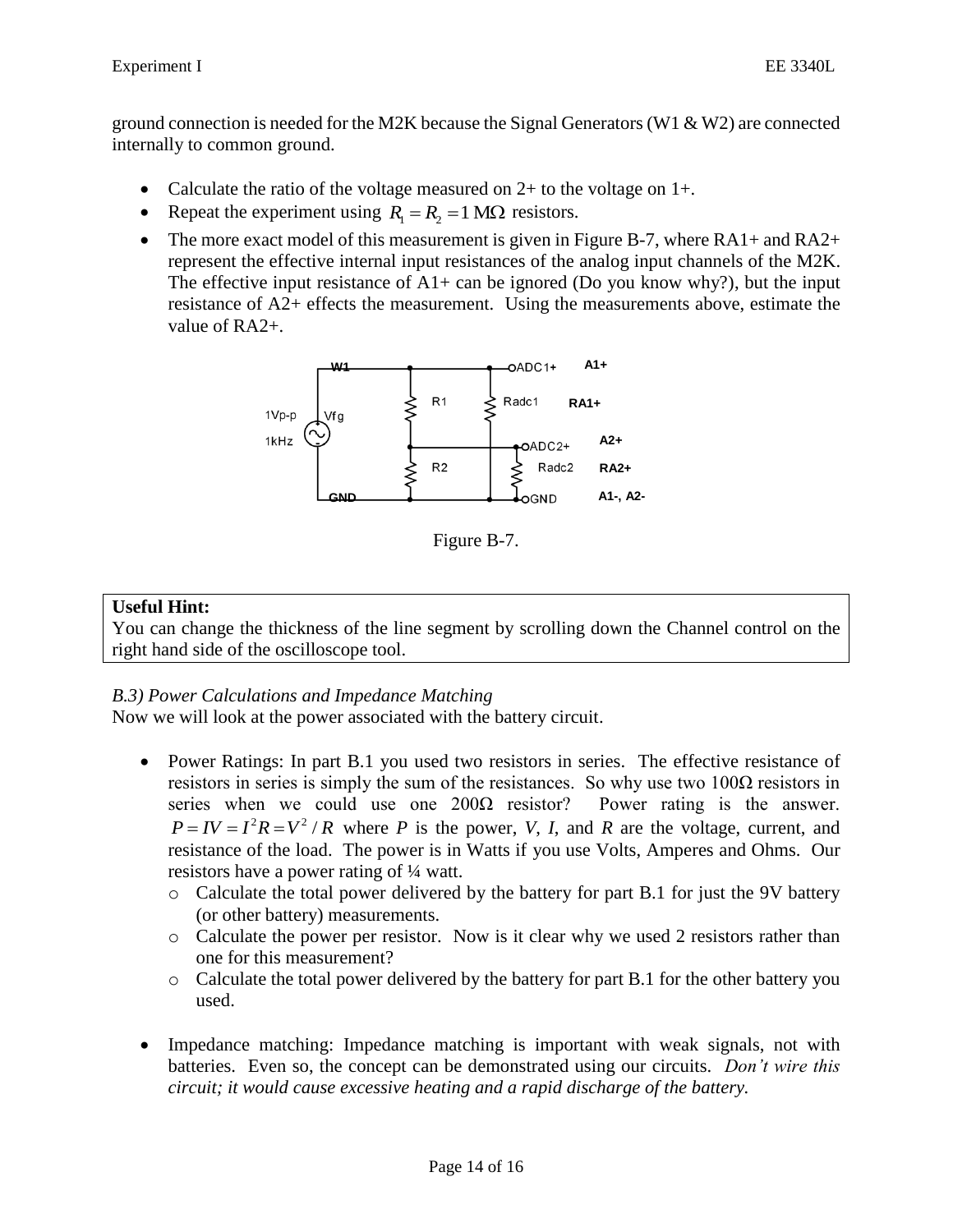For this part assume that you have a 9 V battery with an internal resistance of 30  $\Omega$ . Using Figure B-2, calculate the voltage that would be measured across the load if the load resistance is 100 Ω, 60 Ω, 30 Ω, 20 Ω, and 15 Ω. For each load resistance, determine the power that would be dissipated in the load resistor. Plot the power dissipated vs. the load resistance.

If you did this correctly, you will see that the maximum power in the load occurs when the load resistance is equal to the internal battery resistance. This is called impedance matching. (In EE 2240 we called this the Maximum Power Transfer Theorem.)

#### **Summary**

You should now understand how to calculate the effective resistance of resistors in series and/or in parallel. You have an appreciation of AC and DC signals, and that the load and/or the equipment affects the voltages and currents in the circuit. Lastly you should be comfortable with using the M2K, including the signal generator, the oscilloscope and the voltmeter.